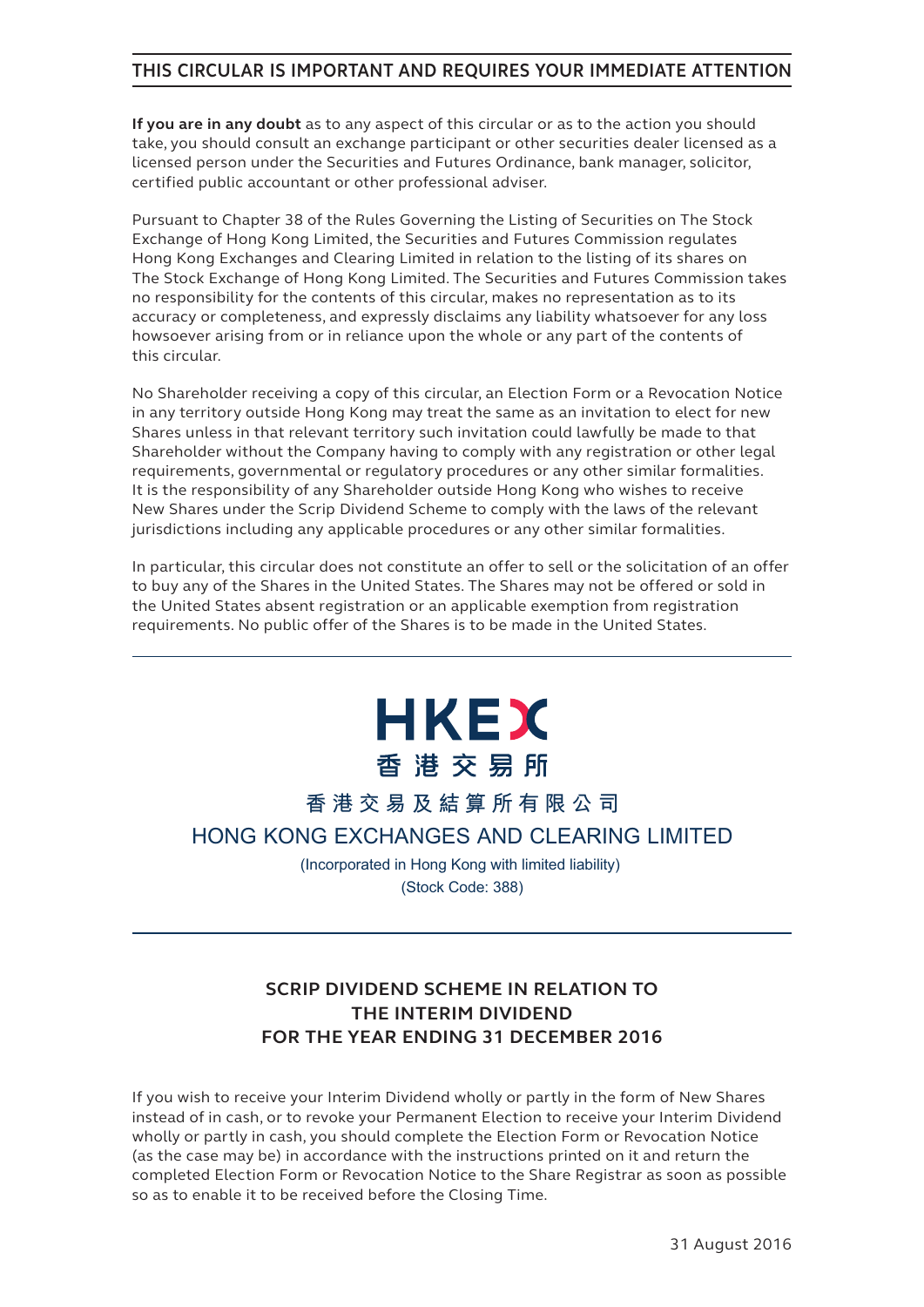# **Definitions**

In this circular, the following expressions have the following meanings unless the context otherwise requires:

| "Board"                 | the board of directors of the Company;                                                                                                                                                                                                                                                      |
|-------------------------|---------------------------------------------------------------------------------------------------------------------------------------------------------------------------------------------------------------------------------------------------------------------------------------------|
| "CCASS"                 | the Central Clearing and Settlement System;                                                                                                                                                                                                                                                 |
| "Closing Time"          | the closing time for the return of the completed<br>Election Form or Revocation Notice (as the case<br>may be) to the Share Registrar, being 4:30 pm on<br>Thursday, 15 September 2016;                                                                                                     |
| "Company"               | Hong Kong Exchanges and Clearing Limited, a<br>company incorporated in Hong Kong with limited<br>liability, whose shares are listed on the Main Board<br>of the Stock Exchange;                                                                                                             |
| "Election Form"         | the form of election for use by the Shareholders<br>who wish to receive the Interim Dividend wholly or<br>partly in New Shares instead of in cash and, where<br>applicable, to make a Permanent Election;                                                                                   |
| "Excluded Shareholders" | has the meaning given to it in paragraph 7 of the<br>Appendix of this circular;                                                                                                                                                                                                             |
| "Hong Kong"             | Hong Kong Special Administrative Region of the<br>People's Republic of China;                                                                                                                                                                                                               |
| "Interim Dividend"      | the interim dividend of \$2.21 per Share for the year<br>ending 31 December 2016 payable to the<br>Shareholders whose names appeared on the<br>Company's register of members on the Record Date;                                                                                            |
| "Market Value"          | the price for converting cash dividend to scrip<br>under the Scrip Dividend Scheme, as described in<br>paragraph 1.2 of the Appendix of this circular;                                                                                                                                      |
| "New Share(s)"          | new fully paid Share(s) to be issued under the<br>Scrip Dividend Scheme;                                                                                                                                                                                                                    |
| "Permanent Election"    | election made by a Shareholder to receive new<br>Shares instead of cash in respect of all future<br>dividends to be paid by the Company for which a<br>scrip alternative is available for such Shareholder's<br>entire registered holding of Shares held on the<br>relevant record date(s); |
| "Record Date"           | Friday, 26 August 2016, being the date for<br>determining the Shareholders' respective<br>entitlements to the Interim Dividend;                                                                                                                                                             |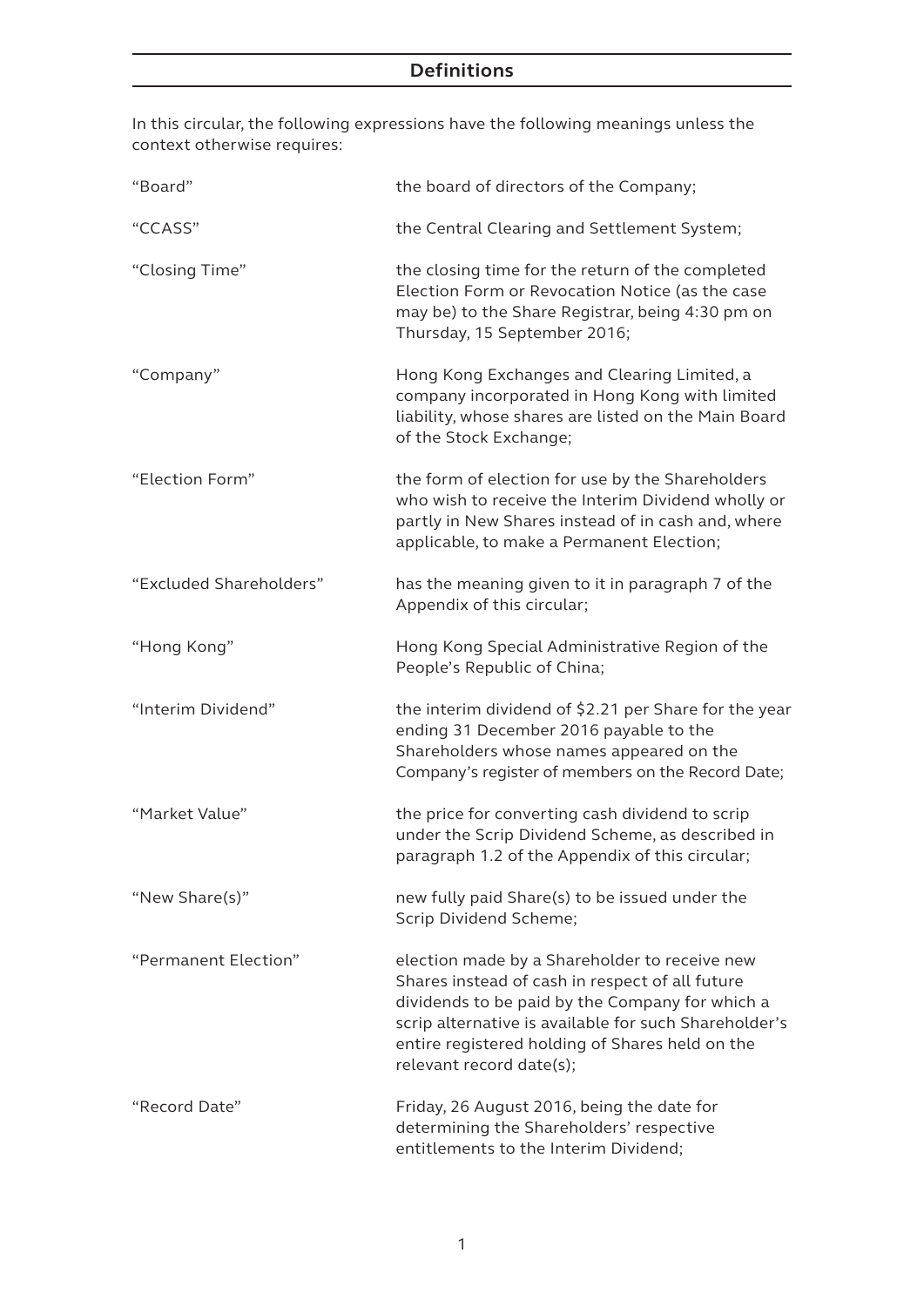# **Definitions**

| "Revocation Notice"     | the form of revocation for use by the Shareholders<br>who have previously made a Permanent Election<br>but wish to revoke the Permanent Election and to<br>receive the Interim Dividend wholly or partly in<br>cash;  |  |  |  |
|-------------------------|-----------------------------------------------------------------------------------------------------------------------------------------------------------------------------------------------------------------------|--|--|--|
| "Scrip Dividend Scheme" | the scheme under which the eligible Shareholders<br>may elect to receive the Interim Dividend wholly or<br>partly by the allotment of New Shares instead of in<br>cash;                                               |  |  |  |
| "SFC"                   | Securities and Futures Commission;                                                                                                                                                                                    |  |  |  |
| "Share(s)"              | share(s) of the Company;                                                                                                                                                                                              |  |  |  |
| "Share Registrar"       | Hong Kong Registrars Limited, at 17M Floor,<br>Hopewell Centre, 183 Queen's Road East, Wanchai,<br>Hong Kong;                                                                                                         |  |  |  |
| "Shareholder(s)"        | holder(s) of the Shares;                                                                                                                                                                                              |  |  |  |
| "Stock Exchange"        | The Stock Exchange of Hong Kong Limited, a<br>wholly-owned subsidiary of the Company, being a<br>recognized exchange company under the<br>Securities and Futures Ordinance (Chapter 571 of<br>the Laws of Hong Kong); |  |  |  |
| "United States"         | United States of America or any of its territories or<br>possessions;                                                                                                                                                 |  |  |  |
| $``\zeta"$              | Hong Kong dollar; and                                                                                                                                                                                                 |  |  |  |
| $``\%"$                 | per cent.                                                                                                                                                                                                             |  |  |  |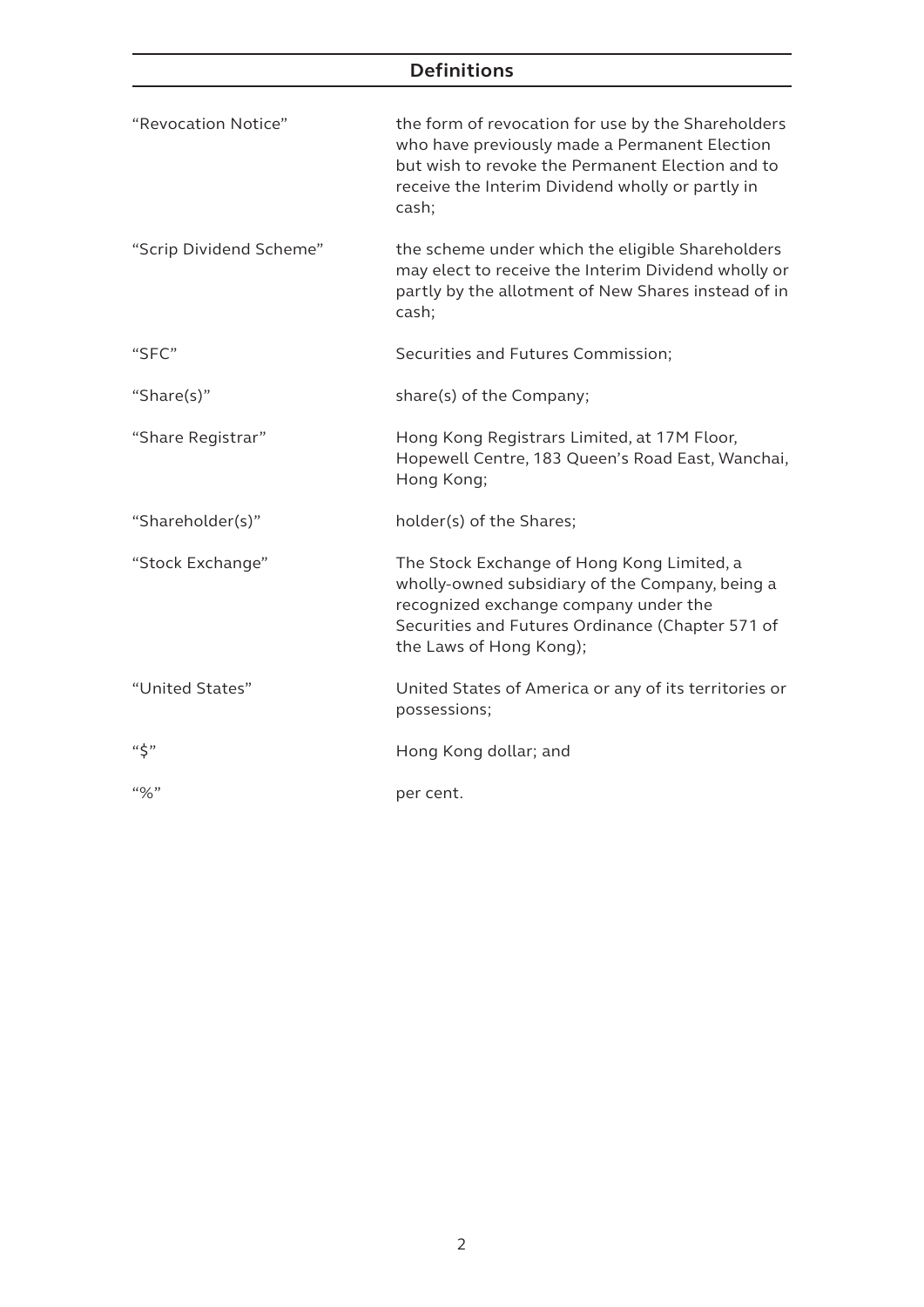## **Timetable**

A timetable summarising the events in relation to the Interim Dividend is set out below:

| Monday, 22 August 2016                                                                                                                        |
|-----------------------------------------------------------------------------------------------------------------------------------------------|
|                                                                                                                                               |
| Tuesday, 23 August 2016                                                                                                                       |
| Thursday, 25 August 2016 to<br>Friday, 26 August 2016<br>(both dates inclusive)                                                               |
| Friday, 26 August 2016                                                                                                                        |
| On or about<br>Tuesday, 6 September 2016                                                                                                      |
| 4:30 pm on Thursday, 15 September 2016                                                                                                        |
| Friday, 23 September 2016                                                                                                                     |
| Friday, 23 September 2016<br>(subject to the proper receipt of<br>definitive certificates for the New<br>Shares by the relevant Shareholders) |
|                                                                                                                                               |

(1) If a Typhoon Signal No. 8 or above is hoisted or a Black Rainstorm Warning Signal is in force at or at any time prior to 4:30 pm on Thursday, 15 September 2016, the closing time for returning the Election Form and Revocation Notice will be extended. Further information is set out in paragraph 4 of the Appendix of this circular.

(2) References to time and dates in this circular are to Hong Kong time and dates.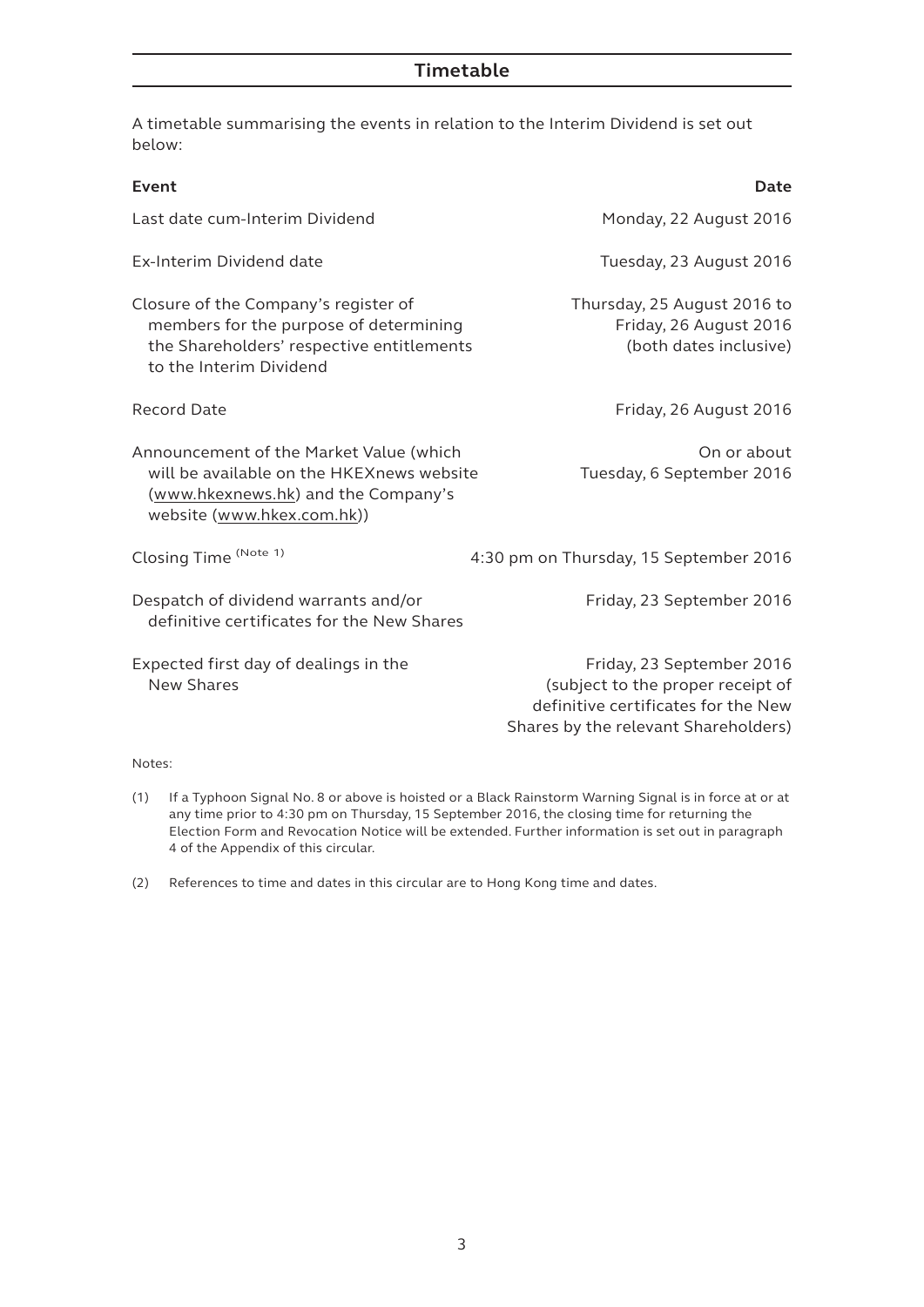## **Letter from the Board**

# HKEX 香港交易所

#### **香港交易及結算所有限公司**

#### **HONG KONG EXCHANGES AND CLEARING LIMITED**

(Incorporated in Hong Kong with limited liability) (Stock Code: 388)

#### **Independent Non-executive Directors**

CHOW Chung Kong (Chairman) Apurv BAGRI CHAN Tze Ching, Ignatius Timothy George FRESHWATER FUNG Yuen Mei, Anita Rafael GIL-TIENDA John Barrie HARRISON HU Zuliu, Fred KWOK Chi Piu, Bill LEE Kwan Ho, Vincent Marshall LEUNG KO May Yee, Margaret John Mackay McCulloch WILLIAMSON

#### **Registered Office**

12th Floor One International Finance Centre 1 Harbour View Street Central Hong Kong

#### **Executive Director**

LI Xiaojia, Charles (Chief Executive)

31 August 2016

Dear Shareholders,

# **SCRIP DIVIDEND SCHEME IN RELATION TO THE INTERIM DIVIDEND FOR THE YEAR ENDING 31 DECEMBER 2016**

On 10 August 2016, the Board declared an interim dividend of \$2.21 per Share for the year ending 31 December 2016, which will be payable in cash with a scrip alternative to the Shareholders whose names appeared on the Company's register of members on the Record Date. Pursuant to the Scrip Dividend Scheme and subject to the terms set out in this circular, the eligible Shareholders have the right to elect to receive the Interim Dividend in New Shares instead of in cash, or partly in New Shares and partly in cash.

To facilitate the Shareholders' reinvestment of their dividends into Shares, the Board has approved to offer a 5% discount on the subscription price for the Shareholders who elect the scrip alternative. The Market Value for determining the scrip entitlement will be announced on the Company's and HKEXnews websites on or about 6 September 2016.

In addition, the Shareholders have the right to choose to receive new Shares instead of cash for all future dividends to be paid by the Company if a scrip alternative is available to them, until they revoke such election by notice in writing to the Share Registrar.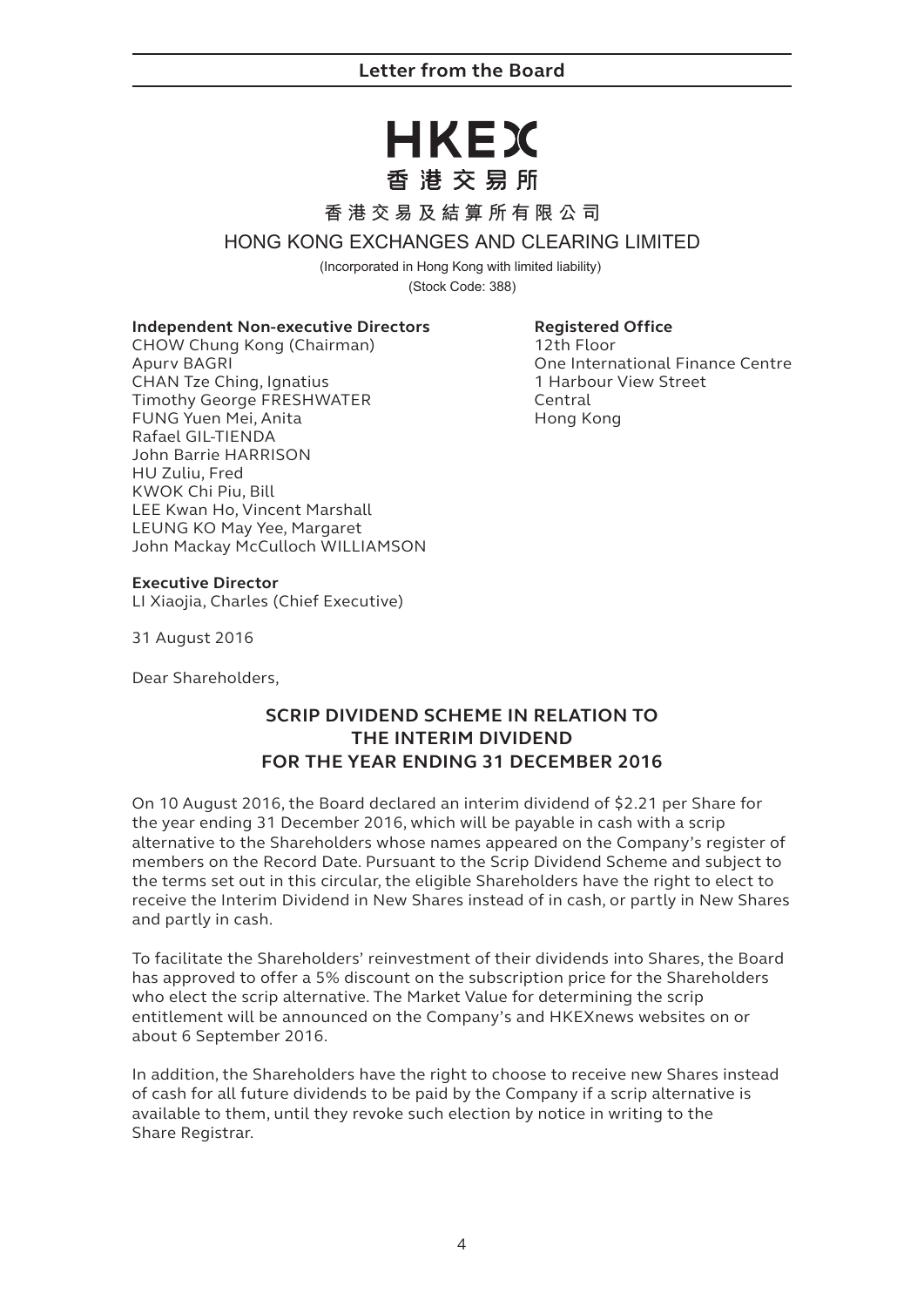## **Letter from the Board**

The scrip alternative will enable the Shareholders to increase their investment in the Company without incurring brokerage fees, stamp duty and related dealing costs. To the extent that the Shareholders elect to receive New Shares, the Company will benefit by retaining the cash as working capital which would otherwise be payable by way of dividends.

An Election Form is enclosed with this circular for use by the Shareholders who wish to receive the Interim Dividend wholly or partly in New Shares instead of in cash and, where applicable, to make a Permanent Election. No Election Form is sent to those Shareholders (i) who have previously made the Permanent Election (instead a Revocation Notice is enclosed with this circular for their use, if applicable) or (ii) whose registered addresses are in the United States.

The procedures and conditions which apply to the Scrip Dividend Scheme and the actions which should be taken by the Shareholders who wish to participate or withdraw from participating in the Scrip Dividend Scheme are set out in the Appendix of this circular. Please read this circular, in particular, the Appendix carefully to ascertain the action you need to take.

#### **No action is required by the following Shareholders:**

- **(A) Shareholders who have not made a Permanent Election and wish to receive the Interim Dividend in cash only; and**
- **(B) Shareholders who have made a Permanent Election and do not intend to revoke it in order to receive the Interim Dividend in cash.**

If you are a non-registered Shareholder, ie, your Shares are held through an intermediary (for example, a bank, a custodian or a securities broker) or registered in the name of your nominee, you will not receive the Election Form or Revocation Notice. If you wish to (i) receive New Shares instead of cash, in whole or in part, in respect of the Interim Dividend, (ii) receive new Shares instead of cash in respect of all future dividends to be paid by the Company or (iii) revoke your Permanent Election, please contact your intermediary or nominee directly.

Whether or not it is to your advantage to elect to receive New Shares instead of cash, in whole or in part, in respect of the Interim Dividend and, where applicable, to receive new Shares instead of cash in respect of all future dividends to be paid by the Company, will depend upon your own individual circumstances. The decision in this regard, and all effects resulting from your decision are solely your responsibility and the Company does not accept any responsibility for your decision. **If you are in any doubt as to what to do, you should consult an exchange participant or other licensed securities dealer, bank manager, solicitor, certified public accountant or other professional adviser.** Shareholders who are trustees are recommended to take professional advice as to whether an election to receive New Shares is within their powers and the effect of such election having regard to the terms of the relevant trust instrument.

If you have any queries in relation to the Scrip Dividend Scheme, please contact the Share Registrar at +852 2862 8555.

Yours faithfully, On behalf of the Board **Joseph Mau** Company Secretary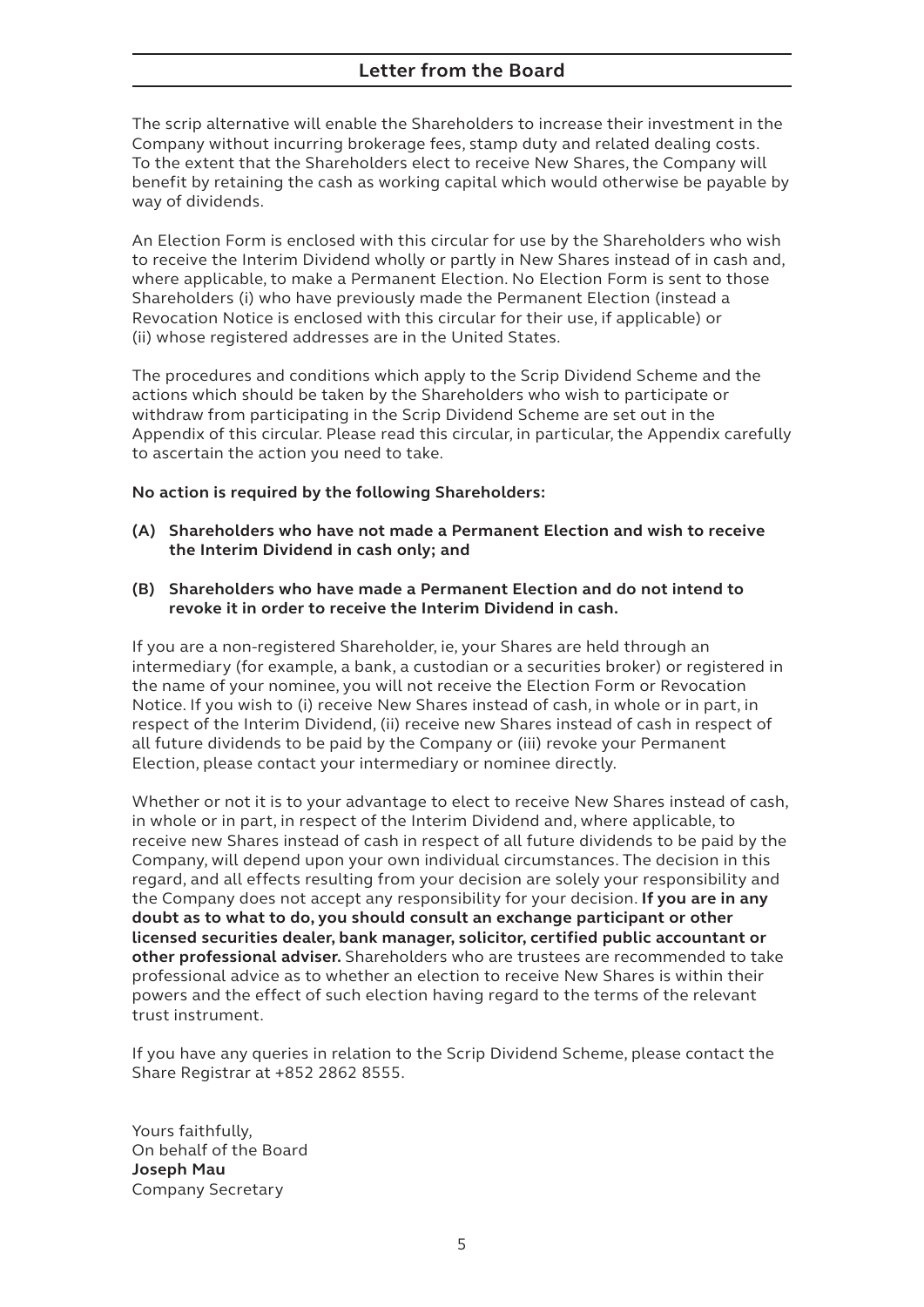#### **1. DETAILS OF THE SCRIP DIVIDEND SCHEME**

### **1.1 Options**

Under the Scrip Dividend Scheme, the Shareholders have the following alternative choices in respect of the Interim Dividend. These choices are to receive the Interim Dividend:

- (a) in cash; or
- (b) by way of an allotment of New Shares at the Market Value (except for adjustments for fractions) equal to the total amount of the Interim Dividend that such Shareholder would otherwise be entitled to receive in cash; or
- (c) partly in cash and partly in New Shares.

For the purpose of determining the Shareholders' respective entitlements to the Interim Dividend, the Company's register of members was closed from Thursday, 25 August 2016 to Friday, 26 August 2016 (both dates inclusive). The latest time by which transfers were accepted for registration for entitlement to the Interim Dividend was 4:30 pm on Wednesday, 24 August 2016.

#### **1.2 Market Value**

The Market Value for the issue of each New Share will be equivalent to 95% of the average closing price per Share as quoted on the Stock Exchange for the five (5) consecutive trading days commencing on 31 August 2016. The Market Value will be published on the Company's and HKEXnews websites after the close of business on or about Tuesday, 6 September 2016.

The exact number of New Shares to which a Shareholder electing a scrip alternative is entitled will be determined based on the published Market Value.

#### **1.3 Basis of Allotment of New Shares**

The number of New Shares which a Shareholder electing a scrip alternative will receive in respect of the Interim Dividend that he/she is entitled will be calculated as follows:

| Number of<br>New Shares to be                                | Number of<br>registered Shares                                         |  | Interim Dividend per Share (\$2.21)                                                                         |     |
|--------------------------------------------------------------|------------------------------------------------------------------------|--|-------------------------------------------------------------------------------------------------------------|-----|
| received<br>(rounded down to<br>the nearest whole<br>number) | held on Record Date<br>for which election<br>for New Shares is<br>made |  | Average closing price per Share<br>for the five consecutive<br>trading days commencing on<br>31 August 2016 | 95% |

Fractional entitlements to the New Shares will not be issued and the residual dividend entitlement, if any, will be paid in cash (rounded down to the nearest cent) to the relevant Shareholders.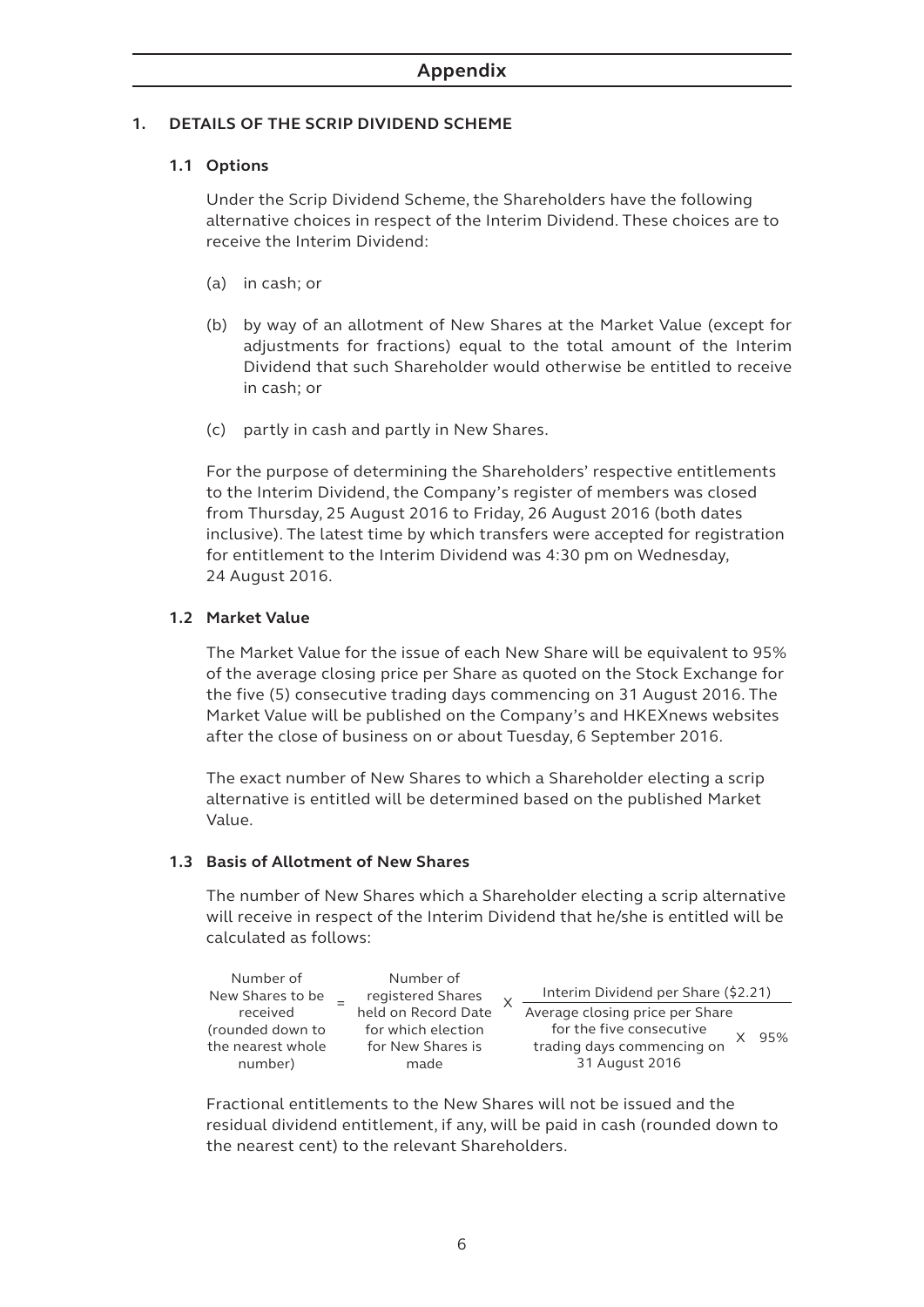#### **2. ELECTION FORM**

An Election Form is enclosed with this circular for use by the Shareholders who wish to receive the Interim Dividend wholly or partly in New Shares instead of in cash. The Election Form also allows the Shareholders to permanently elect to receive all future dividends in the form of new Shares in the event that a scrip alternative is offered by the Company. No Election Form is sent to those Shareholders (i) who have previously made the Permanent Election or (ii) whose registered addresses are in the United States.

Please read carefully the instructions below and the instructions printed on the Election Form.

### **2.1 Interim Dividend Election**

The instructions as set out in this paragraph and paragraph 2.2 below are only applicable to those Shareholders who have not previously made the Permanent Election. If you have already made the Permanent Election, please read carefully the instructions set out in paragraph 3 below.

#### **(a) To receive cash only**

If you wish to receive the Interim Dividend in cash only, no action is required. Please DO NOT return the Election Form.

#### **(b) To receive New Shares only**

If you wish to receive the Interim Dividend in New Shares only, please SIGN, DATE and RETURN the Election Form as soon as possible so as to enable it to be received by the Share Registrar before the Closing Time. Late submissions of the Election Form will not be accepted.

#### **(c) To receive partly cash and partly New Shares**

If you wish to receive the Interim Dividend partly in cash and partly in New Shares, please ENTER in Box C of the Election Form the number of Shares registered in your name on the Record Date for which you wish the Interim Dividend to be paid to you in New Shares. Please SIGN, DATE and RETURN the Election Form as soon as possible so as to enable it to be received by the Share Registrar before the Closing Time. Late submissions of the Election Form will not be accepted.

If you do not specify the number of Shares for which you wish to receive the Interim Dividend in New Shares or if your specified number is greater than your registered holding on the Record Date, in your signed and returned Election Form, you will be deemed to have elected to receive New Shares only in respect of ALL the Shares registered in your name on the Record Date, and you will receive the Interim Dividend in New Shares only.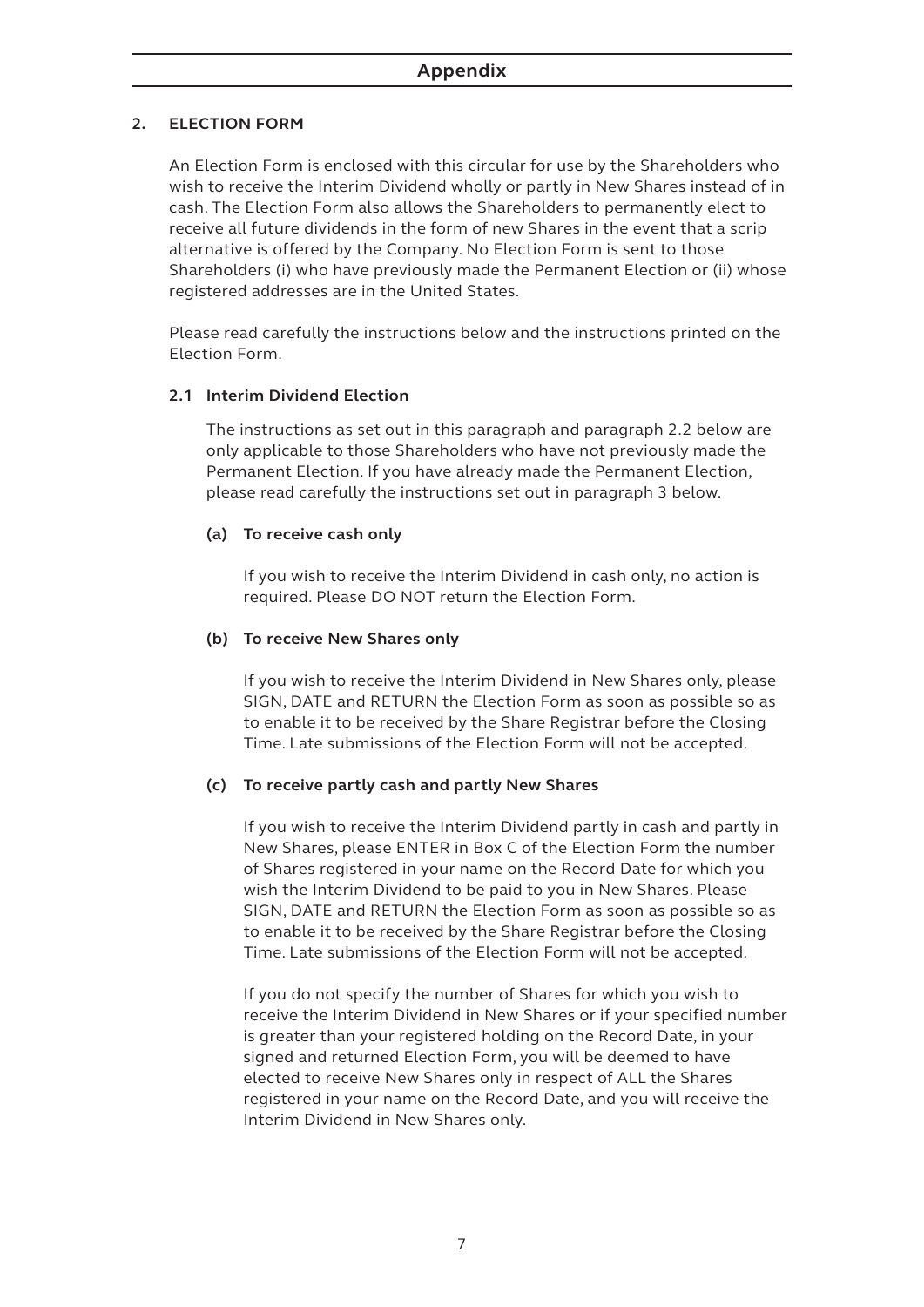#### **2.2 Permanent Election**

If you also wish to make a Permanent Election (ie, choose to receive new Shares instead of cash permanently for all future dividends to be paid by the Company after the Interim Dividend), please insert a tick  $(V)$  in Box D of the Election Form, and then SIGN, DATE and RETURN the Election Form as soon as possible so as to enable it to be received by the Share Registrar before the Closing Time. Late submissions of the Election Form will not be accepted.

Please note that you cannot choose to receive your future dividend entitlements partly in cash and partly in new Shares. Therefore, if you insert a tick  $(V)$  in Box D of the Election Form, unless and until you revoke your Permanent Election by notice in writing to the Share Registrar, you will receive new Shares only in respect of all future dividends to be paid by the Company for which a scrip alternative is offered by the Company. The Company will not accept any special instructions from the Shareholders given in the Election Form. No election form will be sent to you if you have made the Permanent Election until such election is revoked by you.

Please note that if the Election Form is not completed correctly and/or not received by the Share Registrar before the Closing Time, all the Interim Dividend in respect of your shareholding will be paid in cash only, and the Permanent Election (if any) that you may have made in that Election Form will have no effect.

#### **3. REVOCATION NOTICE**

A Revocation Notice instead of the Election Form is enclosed with this circular for use by those Shareholders who have previously made the Permanent Election. Please read carefully the instructions below and the instructions printed on the Revocation Notice.

#### **(a) To receive New Shares only**

If you wish to receive the Interim Dividend in New Shares only, no action is required. Please DO NOT return the Revocation Notice.

#### **(b) To receive cash only**

If you wish to receive the Interim Dividend in cash only, you have to revoke your Permanent Election. Please SIGN, DATE and RETURN the Revocation Notice as soon as possible so as to enable it to be received by the Share Registrar before the Closing Time. Late submissions of the Revocation Notice will not be accepted.

#### **(c) To receive partly cash and partly New Shares**

If you wish to receive the Interim Dividend partly in cash and partly in New Shares, please ENTER in Box 3 of the Revocation Notice the number of Shares registered in your name on the Record Date for which you wish the Interim Dividend to be paid to you in New Shares. Please SIGN, DATE and RETURN the Revocation Notice as soon as possible so as to enable it to be received by the Share Registrar before the Closing Time. Late submissions of the Revocation Notice will not be accepted.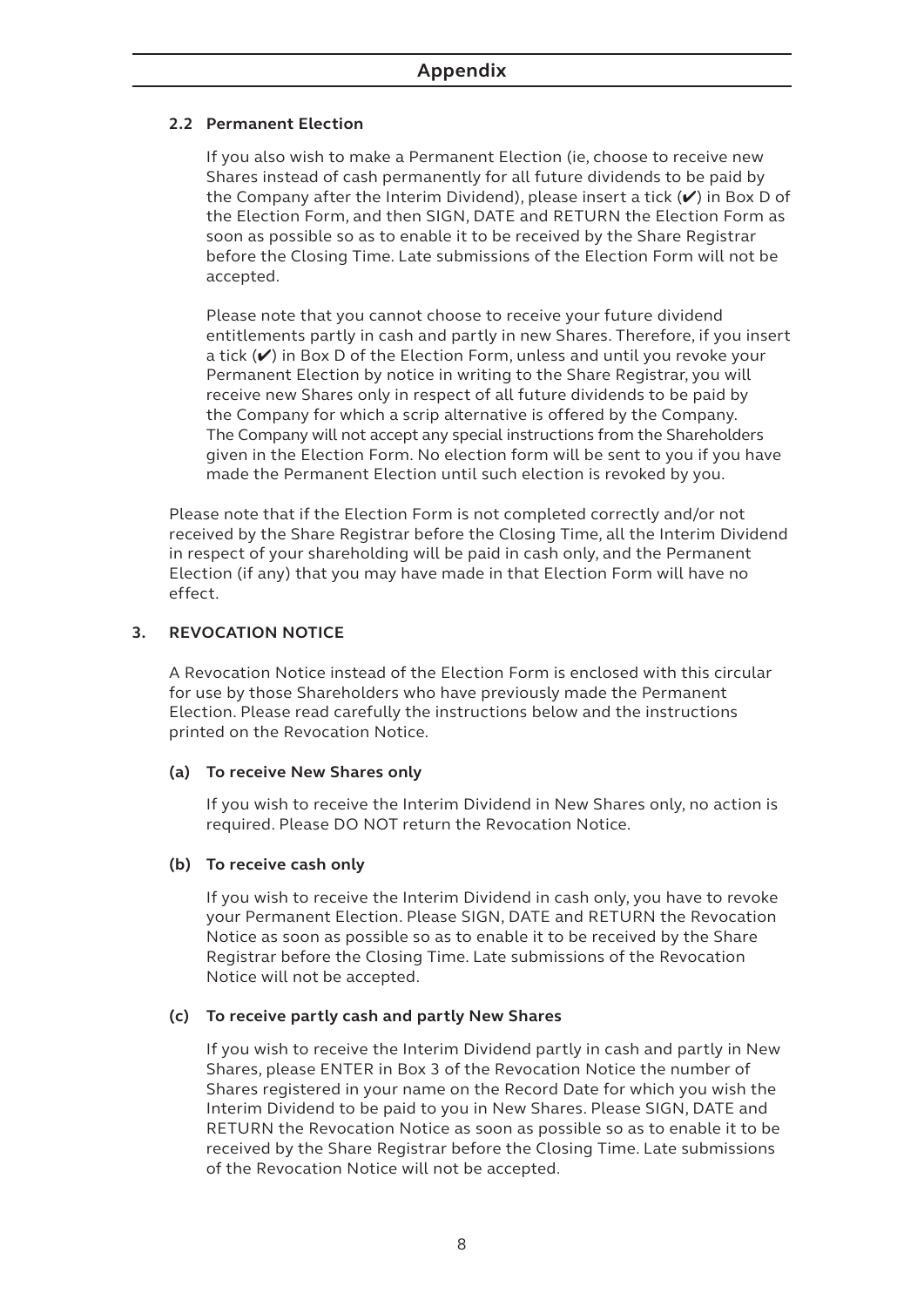# **Appendix**

If your specified number is greater than your registered holding on the Record Date in your signed and returned Revocation Notice, you will be deemed to have elected to receive New Shares only in respect of ALL the Shares registered in your name on the Record Date, and you will receive the Interim Dividend in New Shares only.

Please note that once you sign and return the Revocation Notice, any Permanent Election you have previously made will be voided and have no effect. However, if your Revocation Notice is not completed correctly and/or not received by the Share Registrar before the Closing Time, all the Interim Dividend in respect of your registered holding will be paid in New Shares in accordance with the Permanent Election that you have made.

#### **4. HOW AND WHEN TO RETURN YOUR ELECTION FORM OR REVOCATION NOTICE**

If you need to return an Election Form or a Revocation Notice (as the case may be), you must complete it in accordance with the instructions printed on it and return it by post (using the enclosed prepaid envelope) or by hand as soon as possible to the Share Registrar so as to enable it to be received before the Closing Time.

The Closing Time will be extended, as the case may be, in accordance with (a) or (b) below if a Typhoon Signal No. 8 or above is hoisted, or a Black Rainstorm Warning Signal is in force in Hong Kong:

- (a) at any time before 12:00 noon on Thursday, 15 September 2016. In such a case, the closing time for the return of the Election Form and Revocation Notice will be extended to 5:00 pm on the same business day; or
- (b) at any time between 12:00 noon and 4:30 pm on Thursday, 15 September 2016. In such a case, the closing time for the return of the Election Form and Revocation Notice will be extended to 4:30 pm on the next business day (excluding Saturday) where none of the above signals is hoisted or in force at any time between 9:00 am and 4:30 pm.

No acknowledgement of receipt of the Election Form or Revocation Notice will be issued. No election or revocation in respect of the Interim Dividend may, after the relevant Election Forms or Revocation Notices are signed and returned to the Share Registrar in accordance with the instructions printed on them, be in any way withdrawn, revoked, superseded or altered.

#### **5. CONDITION OF THE SCRIP DIVIDEND SCHEME**

The Scrip Dividend Scheme is conditional upon the SFC granting the listing of, and permission to deal in, the New Shares to be issued pursuant to the Scrip Dividend Scheme. If this condition is not satisfied, the Interim Dividend will then be paid wholly in cash.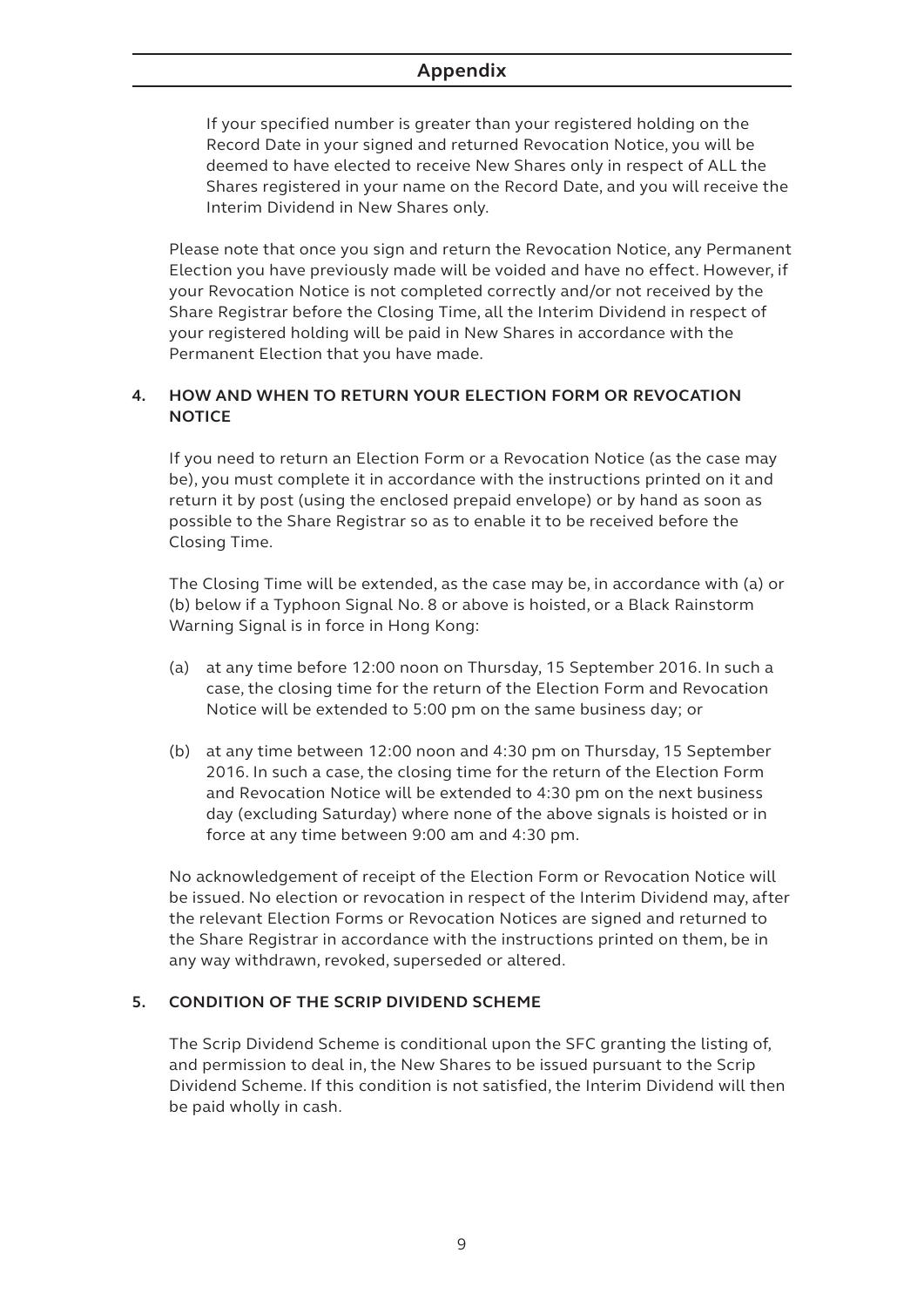#### **6. EFFECT OF THE SCRIP DIVIDEND SCHEME**

Shareholders should note that the New Shares to be issued under the Scrip Dividend Scheme may give rise to disclosure requirements under the provisions of Part XV of the Securities and Futures Ordinance (Chapter 571 of the Laws of Hong Kong). **Shareholders who are in any doubt about how these provisions may affect them as a result of the issue of the New Shares under the Scrip Dividend Scheme are recommended to seek their own professional advice.**

#### **7. SHAREHOLDERS RESIDING OUTSIDE HONG KONG**

No Shareholder receiving a copy of this circular, an Election Form or a Revocation Notice in any territory outside Hong Kong may treat the same as an invitation to participate in the Scrip Dividend Scheme unless in that relevant territory such invitation could lawfully be made to that Shareholder without the Company having to comply with any registration or other legal requirements, governmental or regulatory procedures or any other similar formalities.

Shareholders with registered addresses in the United States appearing on the Company's register of members on the Record Date ("Excluded Shareholders") are not permitted to participate in the Scrip Dividend Scheme and will receive the Interim Dividend wholly in cash. The Board has made enquiries with its legal advisers in respect of the above jurisdiction and, on the basis of the results of such enquiries, has considered the exclusion of the Excluded Shareholders to be necessary and expedient pursuant to Rule 13.36(2) of the Rules Governing the Listing of Securities on The Stock Exchange of Hong Kong Limited. No Election Form or Revocation Notice is sent to the Excluded Shareholders.

Notwithstanding the enquiries made by the Company with its legal advisers, it is the responsibility of the Shareholders with a registered address outside Hong Kong or otherwise residing outside Hong Kong to consult their professional advisers as to whether they are permitted to receive New Shares under the Scrip Dividend Scheme or if any governmental or other consent is required or other formalities need to be observed, the taxation consequences of their decision and whether there are any restrictions on their handling of any New Shares so acquired (such as the sale of them). Overseas Shareholders residing in a jurisdiction where their participation in the Scrip Dividend Scheme is not permitted under the law of that place will be deemed to have received this circular, an Election Form or a Revocation Notice for information only.

#### **8. LISTING AND DEALINGS**

The Company has applied to the SFC for the listing of, and permission to deal in, the New Shares. It is expected that the dividend warrants and/or, subject to the SFC's approval of the above application, definitive certificates for the New Shares will be despatched by ordinary mail to the respective Shareholders concerned at their own risk on Friday, 23 September 2016. The New Shares will, on issue, rank equally in all other respects with the existing Shares save that they will not be eligible for the Interim Dividend.